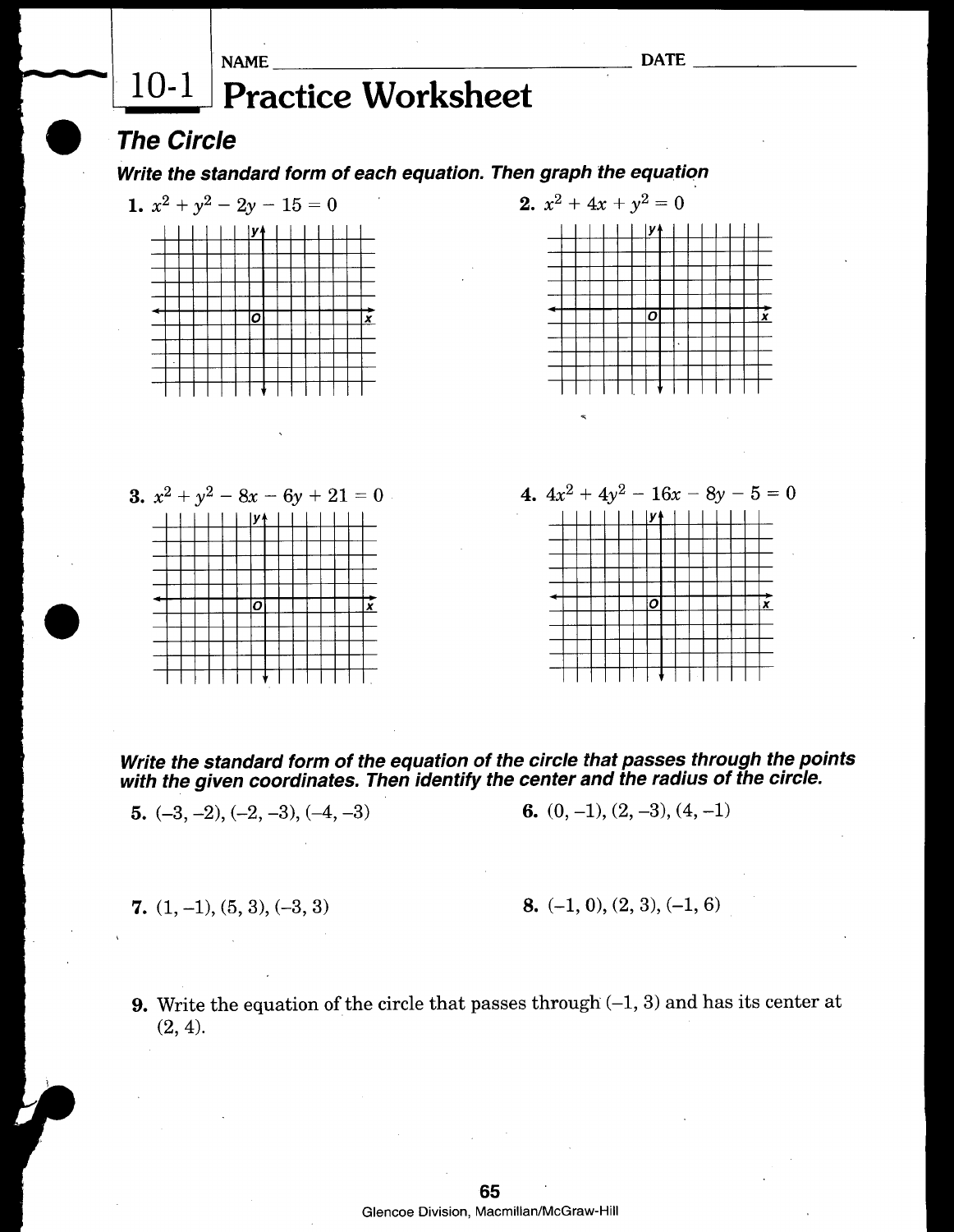## $10-1$ **Practice Worksheet**

## **The Circle**

**NAME** 

## Write the standard form of each equation. Then graph the equation



Write the standard form of the equation of the circle that passes through the points with the given coordinates. Then identify the center and the radius of the circle.

- 5.  $(-3, -2), (-2, -3), (-4, -3)$ <br>  $(x + 3)^2 + (y + 3)^2 = 1;$ 6. (0, -1), (2, -3), (4, -1)<br> $(x-2)^2 + (y+1)^2 = 4$ ;  $(2, -1)$ : 2  $(-3, -3)$ : 1 8. (-1, 0), (2, 3), (-1, 6)<br>  $(x + 1)^2 + (y - 3)^2 = 9;$ <br>
(-1, 3); 3 7.  $(1, -1), (5, 3), (-3, 3)$ <br>  $(\mathbf{x} - 1)^2 + (\mathbf{y} - 3)^2 = 16;$  $(1, 3): 4$
- **9.** Write the equation of the circle that passes through  $(-1, 3)$  and has its center at  $(2, 4)$ .

$$
(x-2)^2 + (y-4)^2 = 10
$$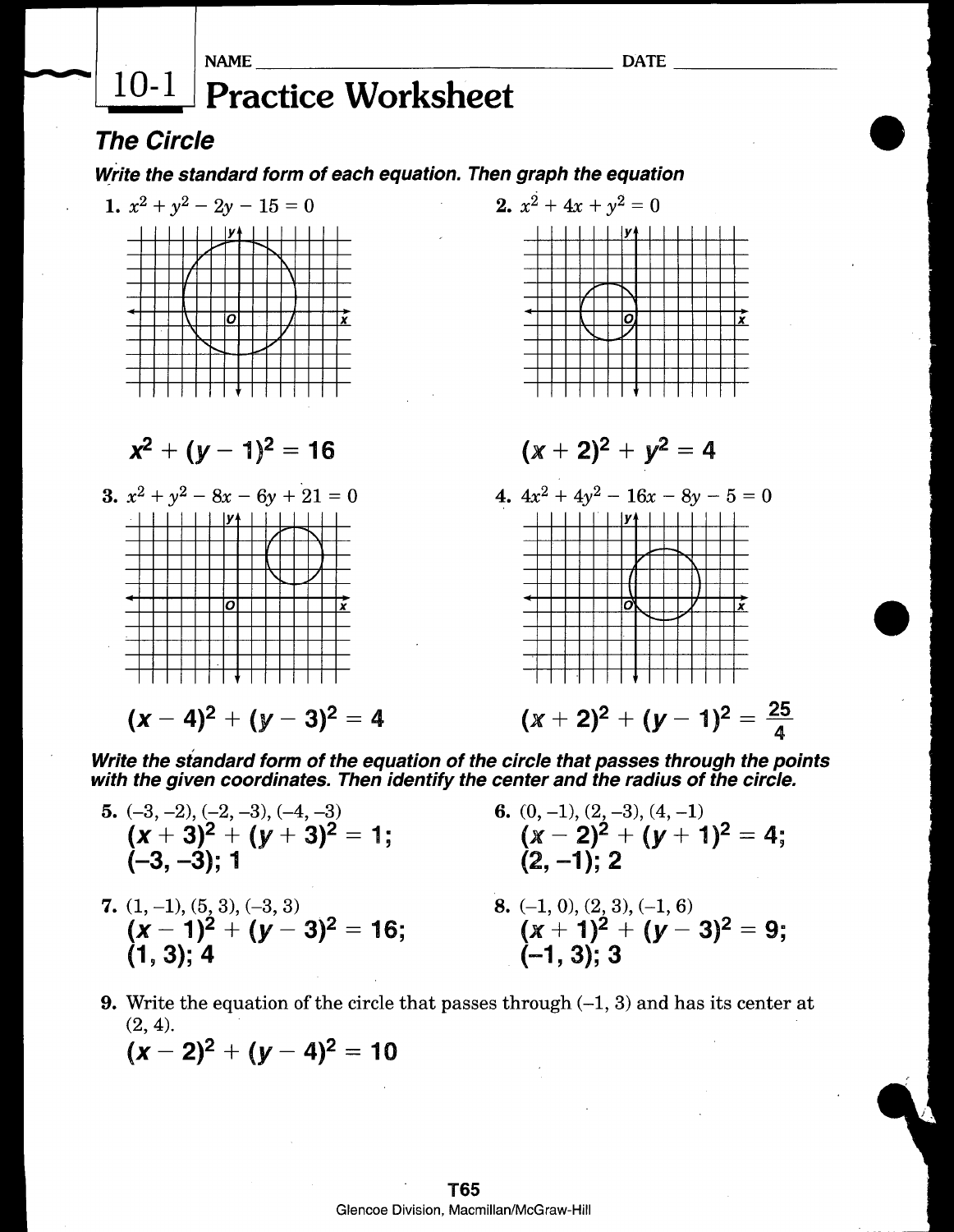|                    |  | <b>NAME</b>                                 | <b>DATE</b> |  |
|--------------------|--|---------------------------------------------|-------------|--|
|                    |  | $\lfloor 10 - 3 \rfloor$ Practice Worksheet |             |  |
| <b>The Ellipse</b> |  |                                             |             |  |

For each equation, find the coordinates of the center, foci, and vertices of the ellipse. Then graph the equation.





Write the equation of the ellipse that meets each set of conditions.

**3.** The foci are at  $(-2, 1)$  and  $(-2, -7)$ , and  $a = 5$ .

4. The length of the semi-major axis is 6 units, and the foci are at (0,2) and (8, 2).

**5.** The center is at (1, 3), one vertex is at (1, 8), and  $\frac{c}{a} = \frac{4}{5}$ .

State whether the graph of each equation is a circle, parabola, or ellipse. Justify your answer.

**6.**  $x^2 + 4y^2 - 2x - 16y + 1 = 0$  <br>**7.**  $x^2 + 4y - 16 = 0$ 

8.  $x^2 + y^2 + 6x + 2y + 7 = 0$ 

9. 
$$
4x^2 + 4y^2 - 20x - 24 = 0
$$